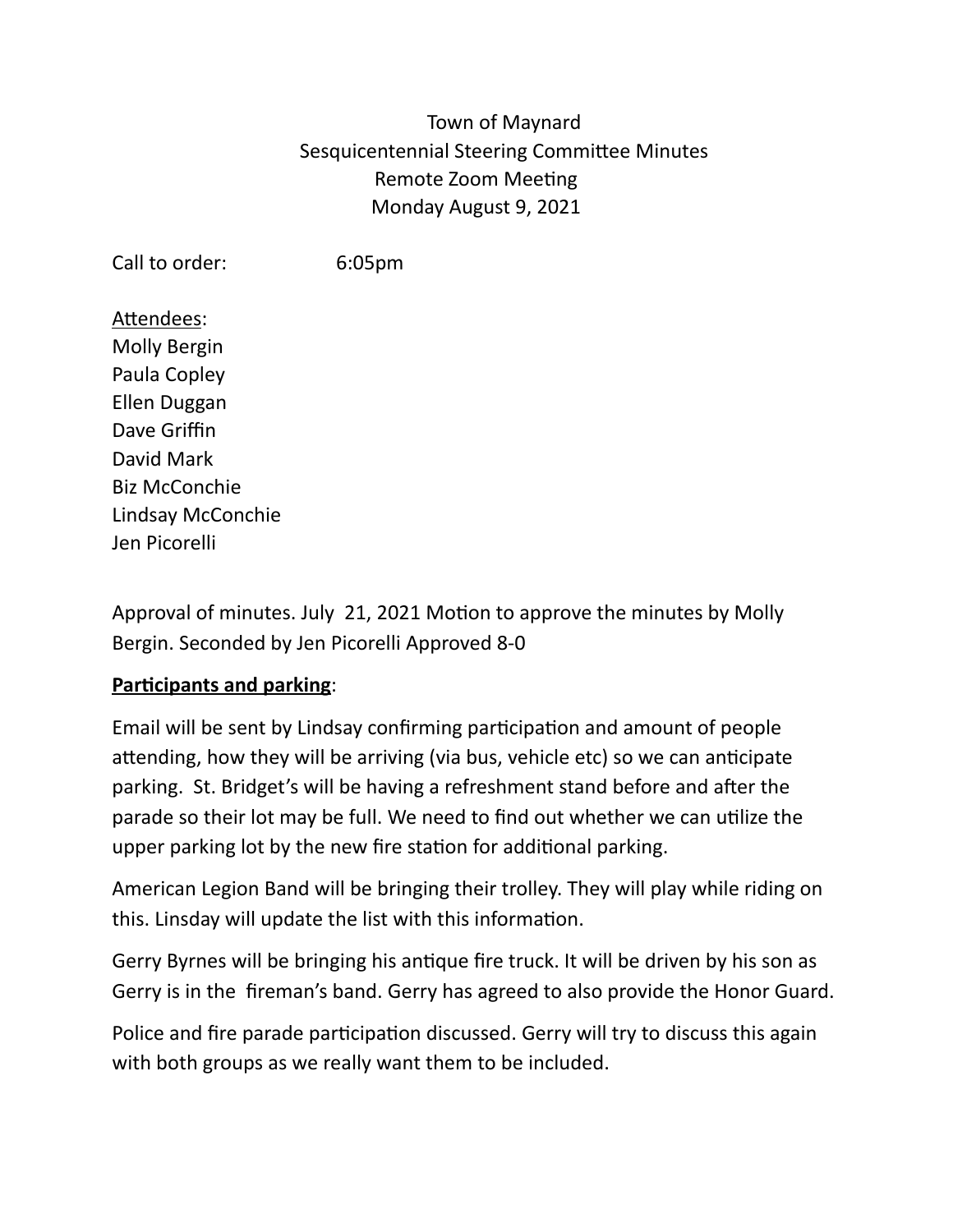The Maynard family will be attending with 3 family members. We discussed putting them in the Review stands or having them driven in a vehicle. David Mark will confirm which they feel most comfortable with.

Cars needed for:

Two grandmarshalls

Maynard descendants

Rocco the Golden Cane recipient

DEC alumni \* we also discussed possibly putting those who are not ambulatory in a VIP section set up in front of DEC across from the Post Office OR closer to Walnut Street where the side walk jets out near the historical Mill Marker. Of note : There will be a dinner on Saturday September 18th for the DEC alumni at The Sanctuary.

Jen will confirm with Steve of Maynard Motors that he can guarantee us at least 3 cars convertibles preferred but any cool, hot rod, antique car will suffice.

Jack Malcomb has a Lincoln Town car and John Herb has an antique hearse. We could reach out to them both and ask to use their vehicles if need be.

### **Parade line up**:

Molly and the parade subcommittee will handle creating the line up.

#### **Viewing Stand**

Lindsay or Jen will reach out to Justin and ask him about moving the stand from Alumni park to downtown. Also about the preferred location for both the DPW and police's safety and practicality.

#### **Volunteers:**

Lindsay mentioned that 9 volunteers have been lined up, but we can acquire more if needed.

We discussed we would need them for the following: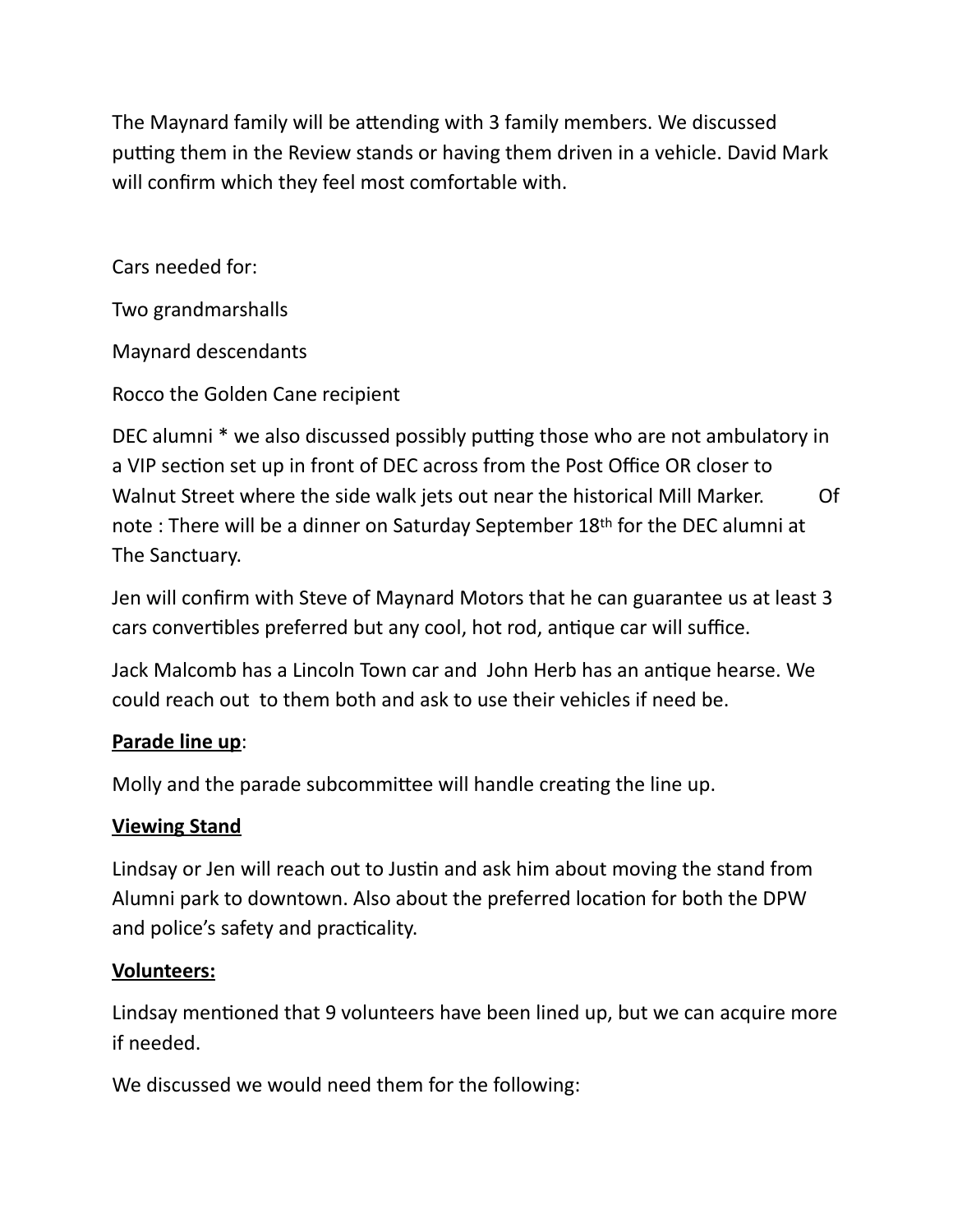Viewing stands **Staging** Directing participants Parking

# **Staff clothing for day of parade:**

We discussed the possibility of bright t-shirts, large neck neck toggles with bright colored paper inside, arm bands. Lindsay will look into options.

#### **Board of Selectman update:**

Lindsay will be requesting a date to give an update to the Board of Selectman and get everyone up to date with the most current information and answer questions.

#### **150th stencils:**

Ellen gave an update about the Sesquicentennial stencils that will be painted at selected locations soon via the DPW including in front of town hall, side walks and crosswalks throughout the downtown area.

The stencils will say Town of Maynard 150th 1871-2021

### **Town clean up for the Sesquicentennial festivities:**

Ellen updated us that the Maynard Community Gardeners have volunteered to help with the downtown area clean up to help assist the DPW in prepping for the parade.

#### **Thank you sponsor banners:**

The committee voted unanimously to spend \$510 on two logo sponsor banners that will hang at two locations in town. Most likely alumni field fence and Mill fence across from Gruber Bros previous location.

Chuck previously ok'd the Alumni Field fence.

Lindsay will ask Paul Sullivan of the management company for the Mill if we may have permission for location #2 on their fence.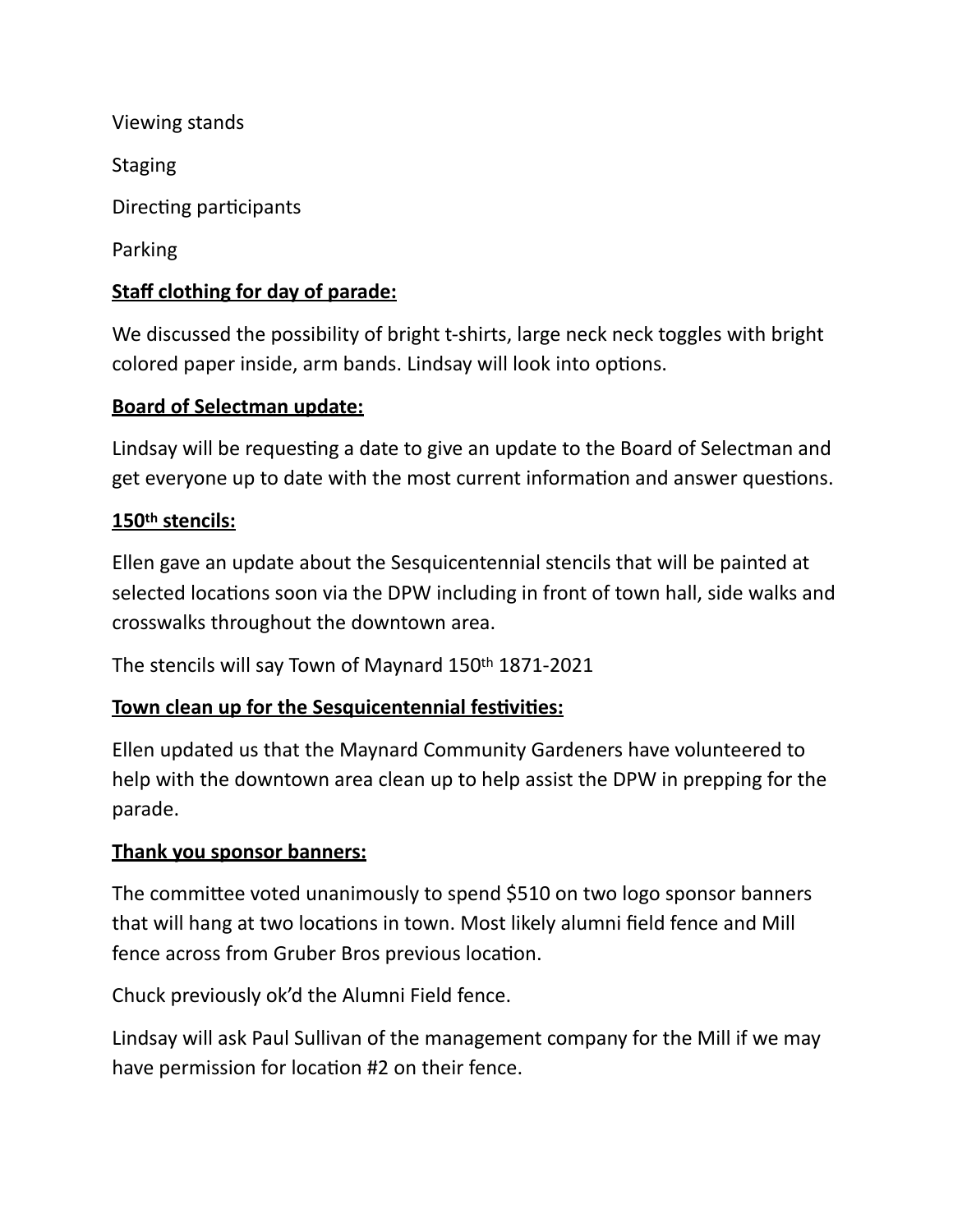Jen will set up the order with Ellen Murphy who gave the estimates.

Jen will email all business for a high res logo sample this week and send for the order ASAP.

# **Duck Race update:**

Duck race is still a go for August 22nd at 11 am launch point at the Walnut St bridge. We will continue to sell tickets up until that date via social media and email. Family Deli has confirmed they will attend and provide sandwiches. Jen will provide the tent that day for shade for them. We will have a swag sale table there as well.

Maynard's Erikson's is going to get us their Sesquicentennial flavor to also give there. Flavor to be chosen very soon.

# **Downtown decorations ?**

It was suggested that we ask the downtown businesses and those along the parade route to decorate their store windows in order to create excitement for the upcoming festivities.

Lindsay will contact Michelle from Kind Goods who is connected to the downtown MBA on how to go about this.

Another idea was the possibility of asking stores to hang or stick a window cling to their business windows to promote the parade and celebrations.

Jen will look at some vinyl window cling options and report back to everyone.

# **Fireworks**

Jen gave an update that she is working with Fire Chief Anthony Stowers, Selectman Armand Diarbekirian and Justin DeMarco head of the DPW with finding and securing a proper and ideal location for fireworks. We have a company that has the date we need available (Saturday Oct 2nd ) . We are looking at school